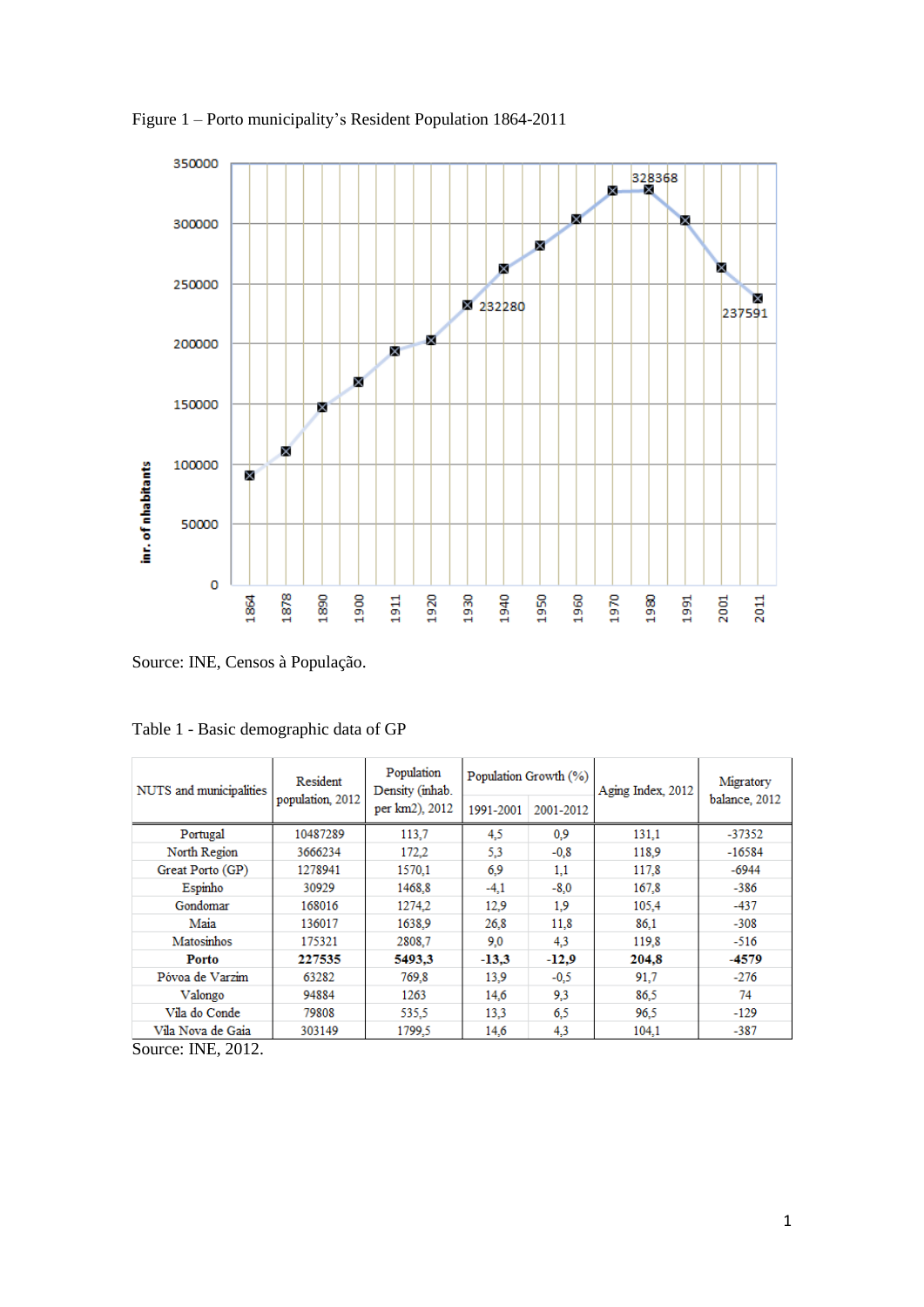Figure 2 – Residential patterns of people Figure 3 – Residential patterns of people of 65 employed in the Secondary Sector in 2011







Table 2 - Purchasing Power and Social Protection, 2012

|                   | <b>Purchasing Power</b> | <b>Pensioners</b> |               | <b>Recipients of</b><br>unemployment benefits |      | <b>Recipients of minimum</b><br>income |                   |  |
|-------------------|-------------------------|-------------------|---------------|-----------------------------------------------|------|----------------------------------------|-------------------|--|
|                   | per capita, 2011        | absolute values   | $\frac{0}{6}$ | absolute values                               | $\%$ | absolute values                        | $\%$              |  |
| Portugal          | 100                     | 2896497           | 27.6          | 638317                                        | 6.1  | 421201                                 | 4,0               |  |
| North Region      | 89.22                   | 967597            | 26.4          | 240918                                        | 6.6  | 168824<br>89568<br>1672                | 4.6<br>7.0<br>5,4 |  |
| GP                | 111.28                  | 339145            | 26.5          | 92854                                         | 7.3  |                                        |                   |  |
| Espinho           | 99,65                   | 10566             | 34.2          | 2079                                          | 6,7  |                                        |                   |  |
| Gondomar          | 80.35                   | 42013             | 25.0          | 12876                                         | 7.7  | 11917                                  | 7.1               |  |
| Maia              | 112.25                  | 29471             | 21,7          | 10088                                         | 7.4  | 6221<br>10953                          | 4,6<br>6.2        |  |
| Matosinhos        | 124,35                  | 45832             | 26,1          | 12476                                         | 7,1  |                                        |                   |  |
| Porto             | 161,65                  | 80499             | 35,4          | 13871                                         | 6.1  | 22805                                  | 10,0              |  |
| Póvoa de Varzim   | 92,71                   | 14252             | 22,5          | 4179                                          | 6.6  | 2458                                   | 3.9               |  |
| Valongo           | 86.45                   | 21381             | 22,5          | 7630                                          | 8,0  | 7105                                   | 7.5               |  |
| Vila do Conde     | 93.89                   | 19968<br>25.0     |               | 6027                                          | 7.6  | 2415                                   | 3,0               |  |
| Vila Nova de Gaia | 99,13                   | 75163<br>24.8     |               | 23628                                         | 7.8  | 24022                                  | 7.9               |  |

Source: INE, Estudo Sobre o Poder de Compra Concelhio 2011; Instituto Nacional de Estatística (INE), Ministério da Solidariedade e da Segurança Social - Instituto de Informática, I.P.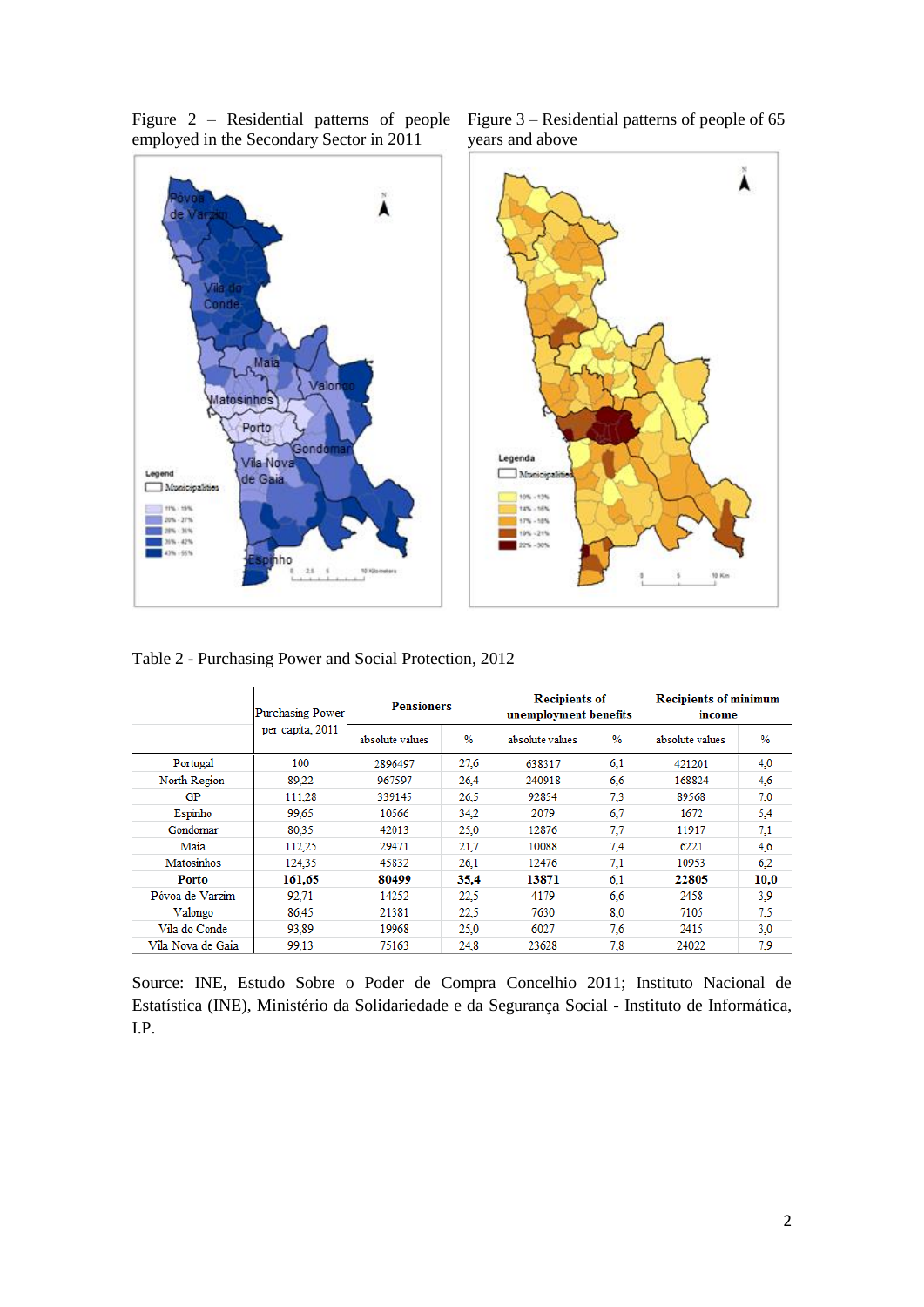



Figure 5 – Location of the three areas within Porto

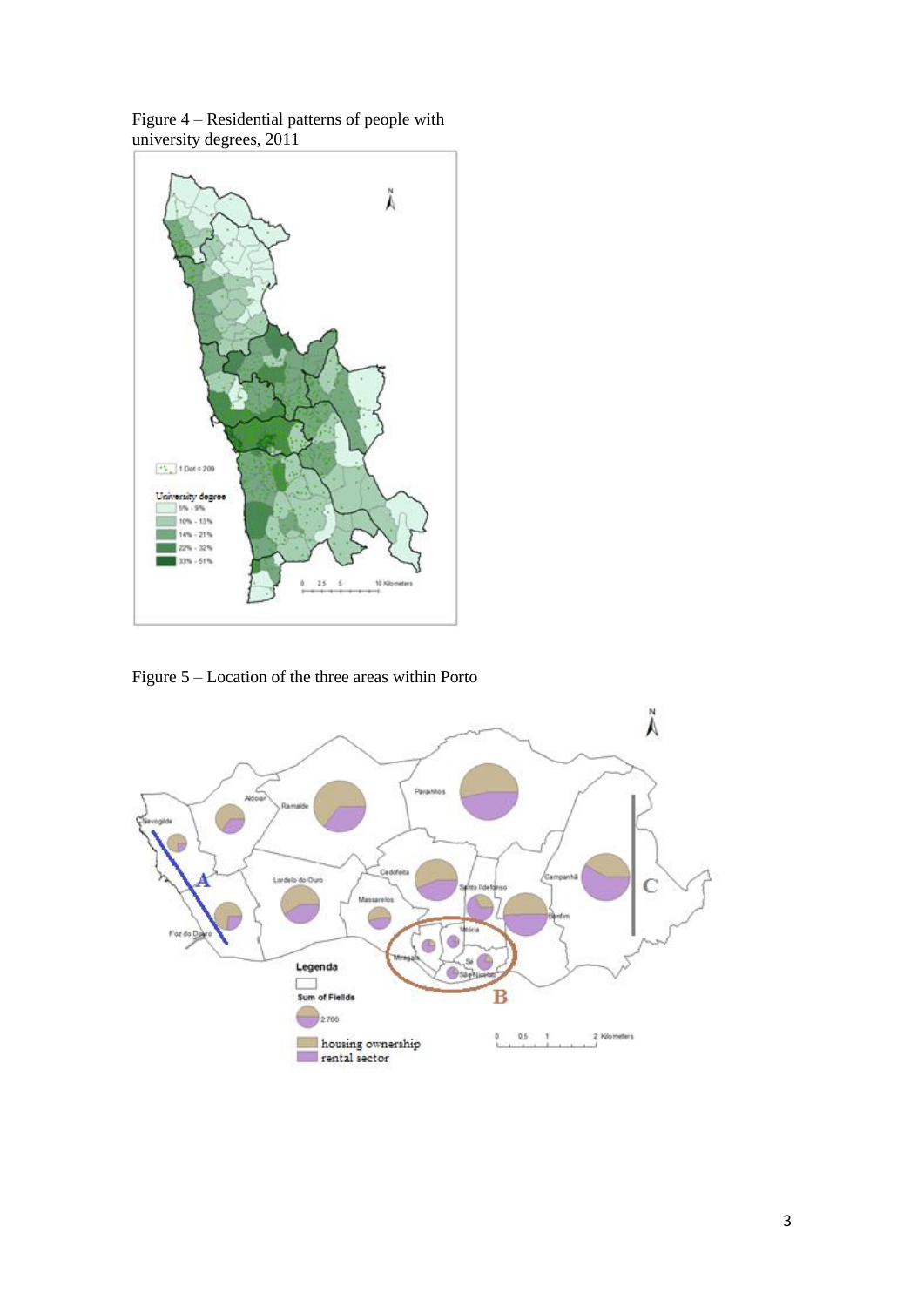Figure 6 – Distribution of conventional dwellings of residence by owner-occupiers and tenants in Portugal, in 1981, 2001, and 2011.



Figure 7 – The distribution of the rents values (in euros) of the three study areas in 2011

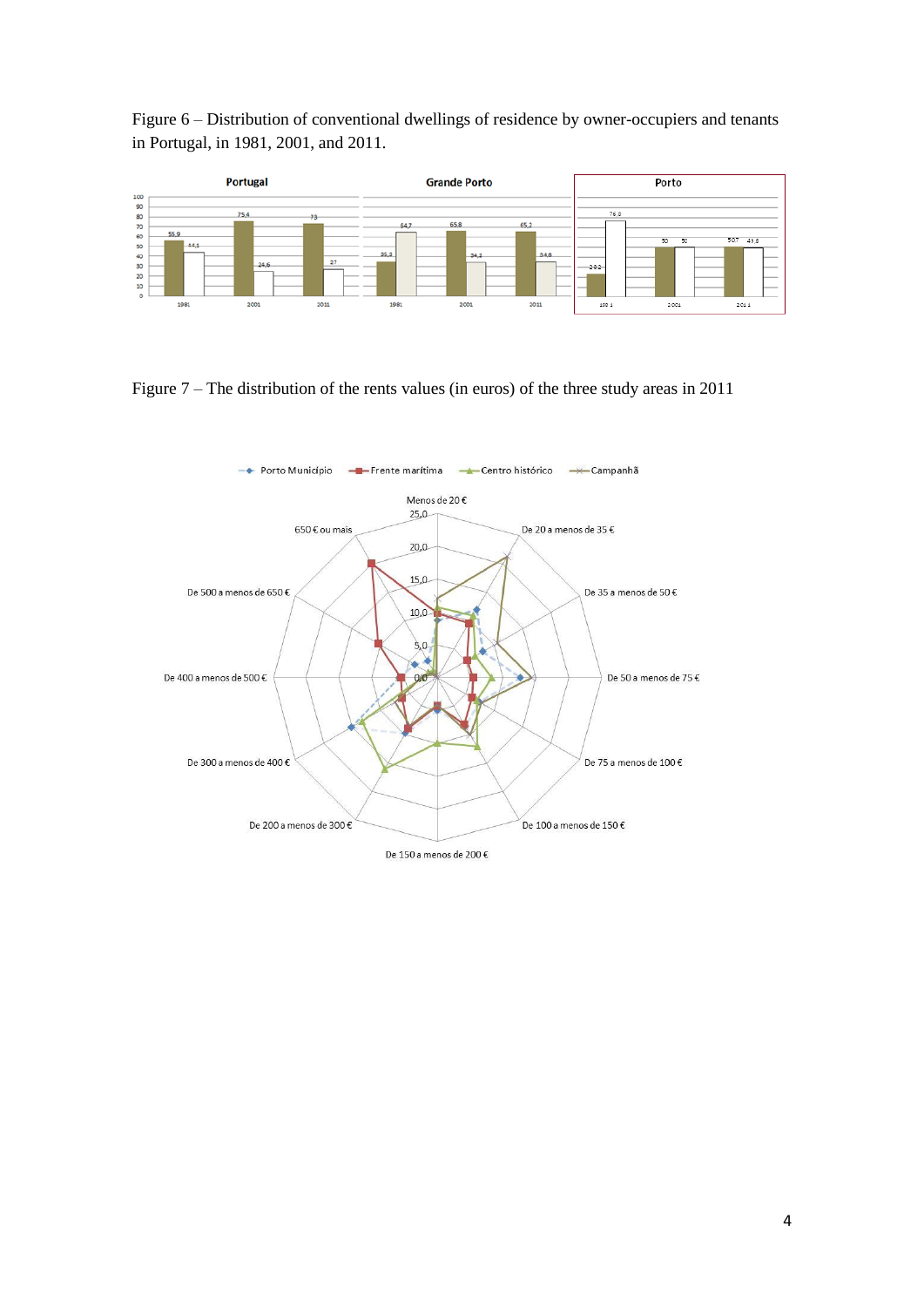

Figure 8 – the relationship between the population rate of change and the percentage of vacant housing

Figure 9 – The distribution of housing by construction date

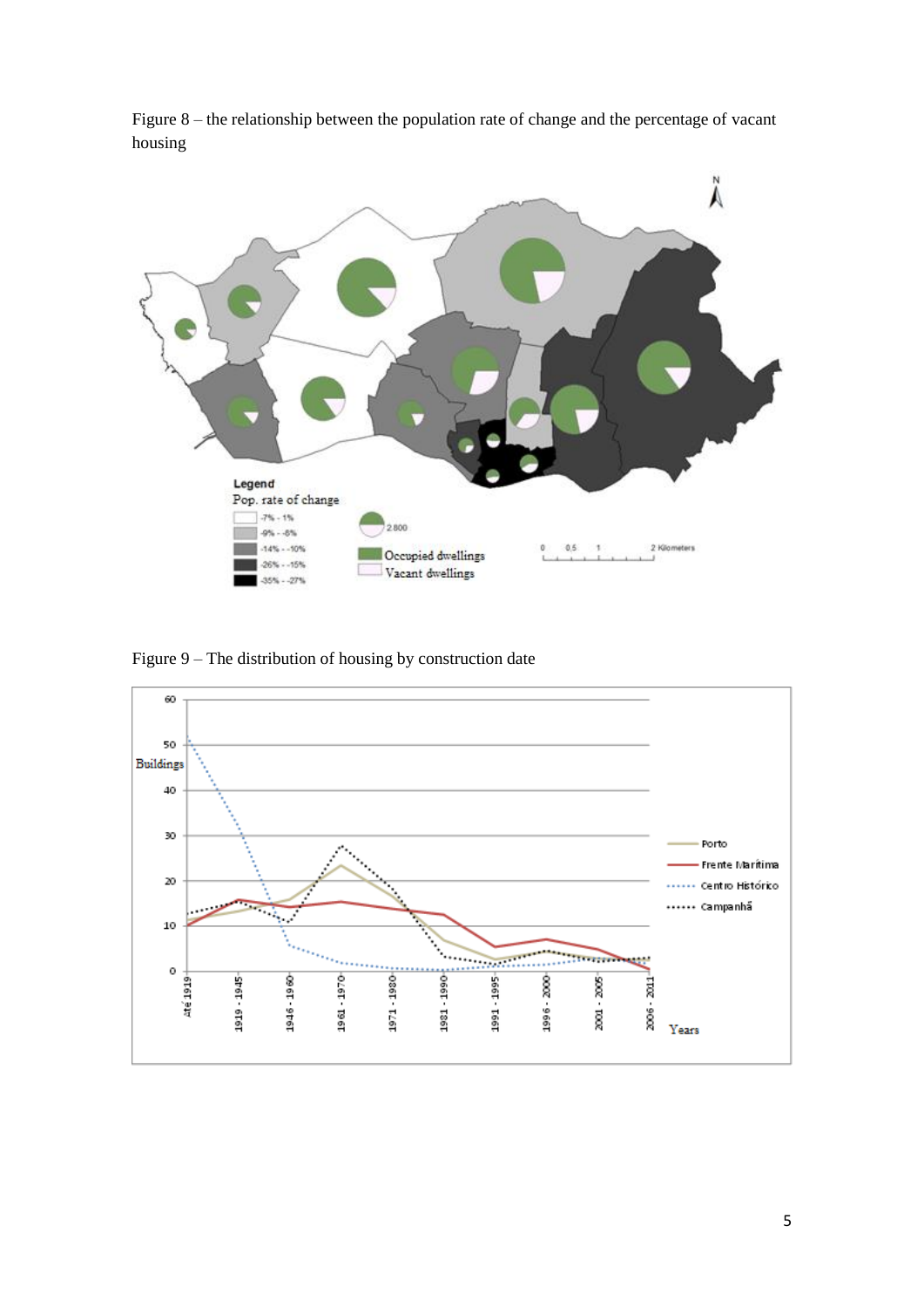## Table 3 - Educational level attained

|              | População<br>total 2011 | % nenhum<br>nivel<br>escolaridade | % pop. com<br>ensino<br>superior | Taxa de<br>analfabetismo |
|--------------|-------------------------|-----------------------------------|----------------------------------|--------------------------|
| Porto        | 237591                  | 5,45                              | 27,2                             | 2,84                     |
| Nevogilde    | 5018                    | 3,31                              | 50,9                             | 0,55                     |
| Foz do Douro | 10997                   | 3,82                              | 41,6                             | 1,49                     |
| Miragaia     | 2067                    | 5,66                              | 17,1                             | 4,24                     |
| Vitória      | 1901                    | 7,52                              | 11,8                             | 4,54                     |
| São Nicolau  | 1906                    | 7,92                              | 7,0                              | 5,74                     |
| Sé           | 3460                    | 8,44                              | 9,0                              | 5,55                     |
| Campanhã     | 32659                   | 7,17                              | 11,7                             | 4,61                     |

## Table 4 – Resident population by socio-economic groups

| Socioeconomic groups                                              |              | Nevogilde |             | Foz do Douro |              | <b>Miragaia</b> |                | Vitória |                | S. Nicolau |                | Sé   |        | Campanhã |  |
|-------------------------------------------------------------------|--------------|-----------|-------------|--------------|--------------|-----------------|----------------|---------|----------------|------------|----------------|------|--------|----------|--|
|                                                                   |              | 96        | abs.v.      | 96           | abs.v.       | %               | abs.v.         | %       | abs.v.         | 96         | abs.v.         | %    | abs.v. | 96       |  |
| Employers with intellectual, scientific and technical professions | 127          | 5.5       | 196         | 3.9          | 11           | 1.2             | 10             | 1.3     | 7              | 0.9        | 6              | 0.4  | 122    | 0.9      |  |
| Employers of industry and trade services                          | 150          | 6.4       | 239         | 4,8          | 8            | 0.9             | 10             | 1,3     | 12             | 1,5        | 12             | 0.9  | 172    | 1.3      |  |
| Employers of the primary sector                                   | 0            | 0.0       | $\mathbf 0$ | 0.0          | 0            | 0.0             | $\mathbf 0$    | 0.0     | $\bf{0}$       | 0.0        | $\bf{0}$       | 0.0  | 3      | 0.0      |  |
| Small employers with intellectual and scientific professions      | 139          | 6.0       | 235         | 4,7          | 10           | 1.1             | 22             | 2.8     | 9              | 1,1        | 9              | 0.6  | 93     | 0.7      |  |
| Small employers with intermediate technical professions           | 35           | 1.5       | 72          | 1.4          | 3            | 0.3             | $\overline{2}$ | 0.3     | 3              | 0.4        | 6              | 0.4  | 71     | 0.5      |  |
| Small employers of industry                                       | 83           | 3.6       | 122         | 2.5          | 6            | 0.6             | 7              | 0.9     | 10             | 1.2        | 13             | 0.9  | 171    | 1.3      |  |
| Small employers of trade and services                             | 55           | 2,4       | 125         | 2,5          | 18           | 1,9             | 33             | 4,2     | 32             | 3,9        | 42             | 3,0  | 318    | 2,3      |  |
| Small employers of orimary sector                                 | 1            | 0.0       | 8           | 0.2          | 0            | 0.0             | 0              | 0.0     | 1              | 0.1        | 0              | 0.0  | 4      | 0.0      |  |
| Self-employed professional in Intellectual and scientific fields  | 87           | 3.7       | 110         | 2,2          | 18           | 1.9             | 11             | 1.4     | 2              | 0,2        | 12             | 0.9  | 100    | 0.7      |  |
| Self-employed technical and intermediate professionals            | 41           | 1.8       | 60          | 1.2          | 5            | 0.5             | $\overline{2}$ | 0.3     | 4              | 0.5        | 7              | 0.5  | 66     | 0.5      |  |
| Independent industrial and craft workers                          | 3            | 0.1       | 20          | 0.4          | 6            | 0.6             | $\overline{2}$ | 0.3     | 8              | 1,0        | 17             | 1,2  | 144    | 1.1      |  |
| Service providers and independent traders                         | 54           | 2.3       | 96          | 1.9          | 19           | 2.0             | 22             | 2.8     | 20             | 2,4        | 50             | 3.6  | 419    | 3.1      |  |
| Self-employed in the primary sector                               | $\Omega$     | 0.0       | 4           | 0.1          | $\mathbf{0}$ | 0.0             | $\mathbf{0}$   | 0.0     | 1              | 0.1        | $\Omega$       | 0.0  | 6      | 0.0      |  |
| Directors and Managers of public enterprises                      | 231          | (و,و      | 387         | (7,8)        | 19           | 2,0             | 8              | 1,0     | 9              | 1,1        | 15             | 1,1  | 220    | 1,6      |  |
| Managers of small businesses and organizations                    | 46           | 2.0       | 101         | 2.0          | 5            | 0.5             | 5              | 0.6     | 4              | 0.5        | $\overline{7}$ | 0.5  | 67     | 0.5      |  |
| Intellectual and scientific staff                                 | 714          | 30.6      | 1394        | 28/          | 141          | 15.0            | 87             | 11.2    | 48             | 5.8        | 103            | 7,4  | 1299   | 9.5      |  |
| Intermediate technical staff                                      | 171          | 7,3       | 441         | 8,9          | 55           | 5,9             | 32             | 4,1     | 43             | 5,2        | 50             | 3,6  | 883    | 6,5      |  |
| Intermediate administrative staff                                 | 46           | 2,0       | 98          | 2,0          | 15           | 1,6             | $\overline{7}$ | 0.9     | $\overline{7}$ | 0.9        | 11             | 0.8  | 134    | 1,0      |  |
| Clerks trade and services                                         | 200          | 8.6       | 705         | 14,2         | 266          | 28A             | 270            | 34,7    | 269            | 32.8       | 467            | 33.  | 4268   |          |  |
| Skilled and semi-skilled manual workers                           | 28           | 1.2       | 181         | 3.6          | 113          | 12.1            | 83             | 10.7    | 95             | 11.6       | 166            | 11.9 | 2136   | 15,7     |  |
| Employees in the primary sector                                   | 1            | 0.0       | 7           | 0.1          | 4            | 0.4             | $\overline{2}$ | 0.3     | 1.             | 0.1        | 5              | 0.4  | 35     | 0.3      |  |
| Administrative trade workers and unskilled services               | 63           | 2,7       | 250         | 5,0          | 150          | 16,0            | 102            | 13,1    | 164            | 20,0       | 238            | 17,0 | 1856   | 13,6     |  |
| Unskilled workers in industry                                     | 7            | 0,3       | 21          | 0,4          | 26           | 2,8             | 24             | 3,1     | 22             | 2.7        | 83             | 5,9  | 344    | 2.5      |  |
| Unskilled workers in the primary sector                           | $\mathbf{0}$ | 0.0       | 1           | 0.0          | 1            | 0.1             | 0              | 0.0     | 0              | 0.0        | 2              | 0.1  | 6      | 0.0      |  |
| <b>Members of Armed Forces</b>                                    | 4            | 0.2       | 7           | 0.1          | $\Omega$     | 0.0             | 1              | 0.1     | 3              | 0.4        | $\overline{2}$ | 0.1  | 51     | 0.4      |  |
| Other occupations                                                 | 44           | 1,9       | 97          | 1,9          | 38           | 4,1             | 36             | 4,6     | 47             | 5,7        | 76             | 5,4  | 623    | 4,6      |  |
| Economically active population (total)                            | 2330         | 100       | 4977        | 100          | 937          | 100             | 778            | 100     | 821            | 100        | 1399           | 100  | 13611  | 100      |  |